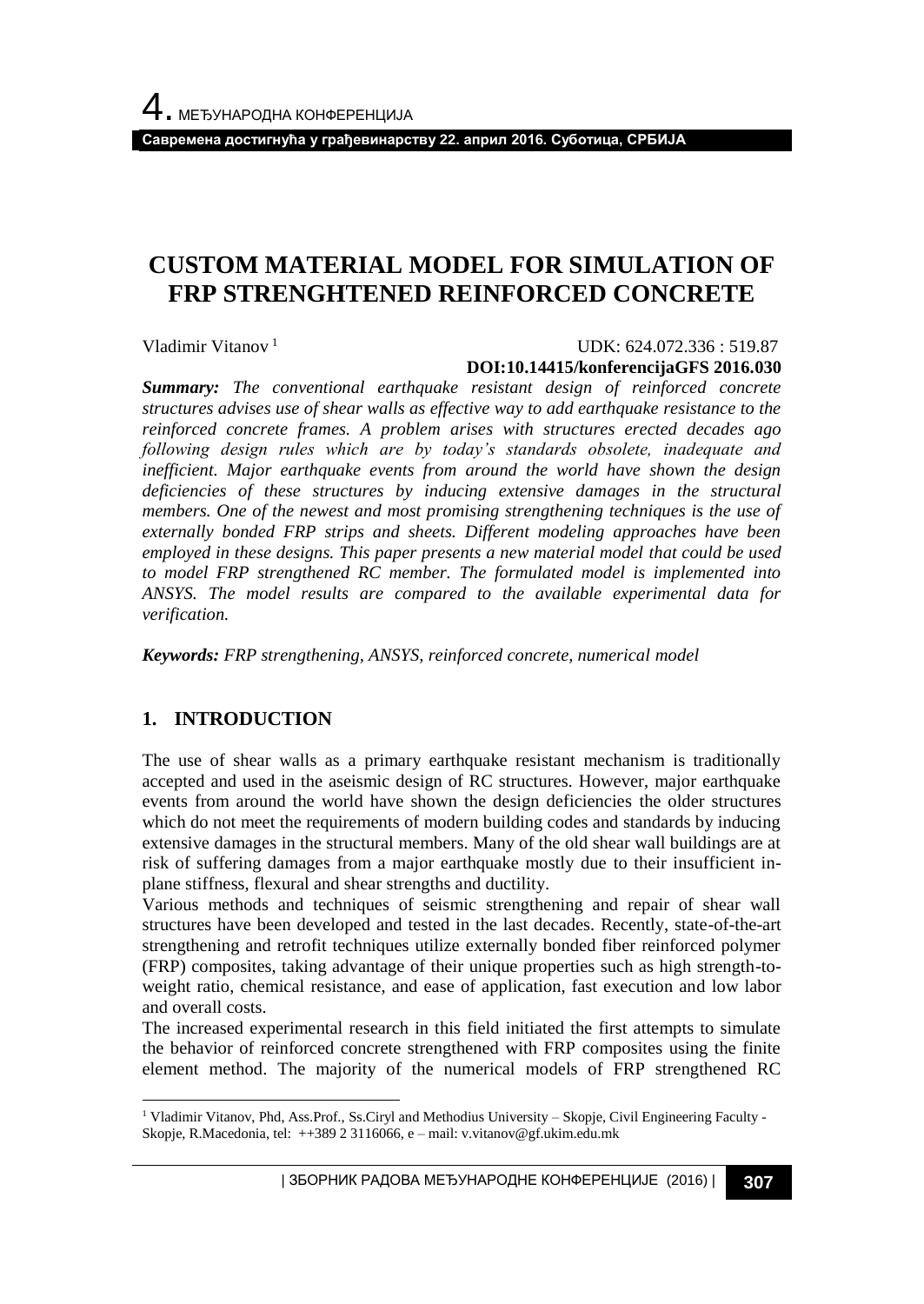## $4<sup>th</sup>$ INTERNATIONAL CONFERENCE

### **Contemporary achievements in civil engineering 22. April 2016. Subotica, SERBIA**

members with FEM use element overlaying, where one-, two- or even three dimensional elements (solid or layered) that represent the FRP material are placed over the concrete elements, either with (ex. Khomwan and Foster, [1]; Wong and Vecchio, [2]) or without (ex. Kheyroddin and Naderpour, [3]) interface elements used to model the adhesive material or the bond between the FRP and the concrete.

This paper presents an attempt to formulate a new material model which will simplify the modeling of FRP strengthened reinforced concrete members. The newly formulated material model is implemented into ANSYS [4] and tested using available experimental data.

## **2. MODEL FORMULATION**

The material model presented here is based on the inelastic model for biaxial loading of reinforced concrete of Darwin and Pecknold [5] which was formulated to be used for structures that can be considered to be in the plane stress state(shear walls, beams, slabs, shear panels, shells, reactor containment vessels) in conjunction with the finite element method.

The concrete in this model is treated as incrementally linear, elastic material, which means that during each load increment the material is assumed to behave elastically. Furthermore, it is also considered to exhibit stress-induced orthotropic material behavior – the material is treated as isotropic before and orthotropic after a crack occurs. The constitutive relationship for incrementally linear orthotropic material in the principal axes of orthotropy directions can be written as:

$$
d\sigma = \mathbf{D}_C d\mathbf{\varepsilon} = \frac{1}{1 - v^2} \begin{bmatrix} E_1 & v\sqrt{E_1 E_2} & 0 \\ v\sqrt{E_1 E_2} & E_2 & 0 \\ 0 & 0 & (1 - v^2)G \end{bmatrix}
$$
(1)

where  $d\sigma$  and  $d\epsilon$  are stress and strain increment vectors,  $E_1$  and  $E_2$  are initial concrete stiffness modules in principal directions,  $v = v_1 v_2$  is the equivalent Poisson's ratio,  $G = \frac{1}{4(1-v^2)} (E_1 + E_2 - 2v \sqrt{E_1 E_2})$  is the shear modulus, and  $D_c$  is the concrete constitutive matrix in the principle directions. The concrete constitutive matrix can be transformed to global coordinates using:

$$
\mathbf{D}'_C = \mathbf{T}^T \mathbf{D}_C \mathbf{T} \tag{2}
$$

where  $\bf{T}$  is the strain transformation matrix [6]. At the moment when the principle tensile stress exceeds the concrete tensile strength a "crack" forms perpendicular to the principle stress direction. The model adopts the fixed and "smeared crack" approach when modeling the cracking behavior of the concrete. This is modeled by reducing the values of  $E$  and  $V$  to zero. In order to keep track of the material degradation, the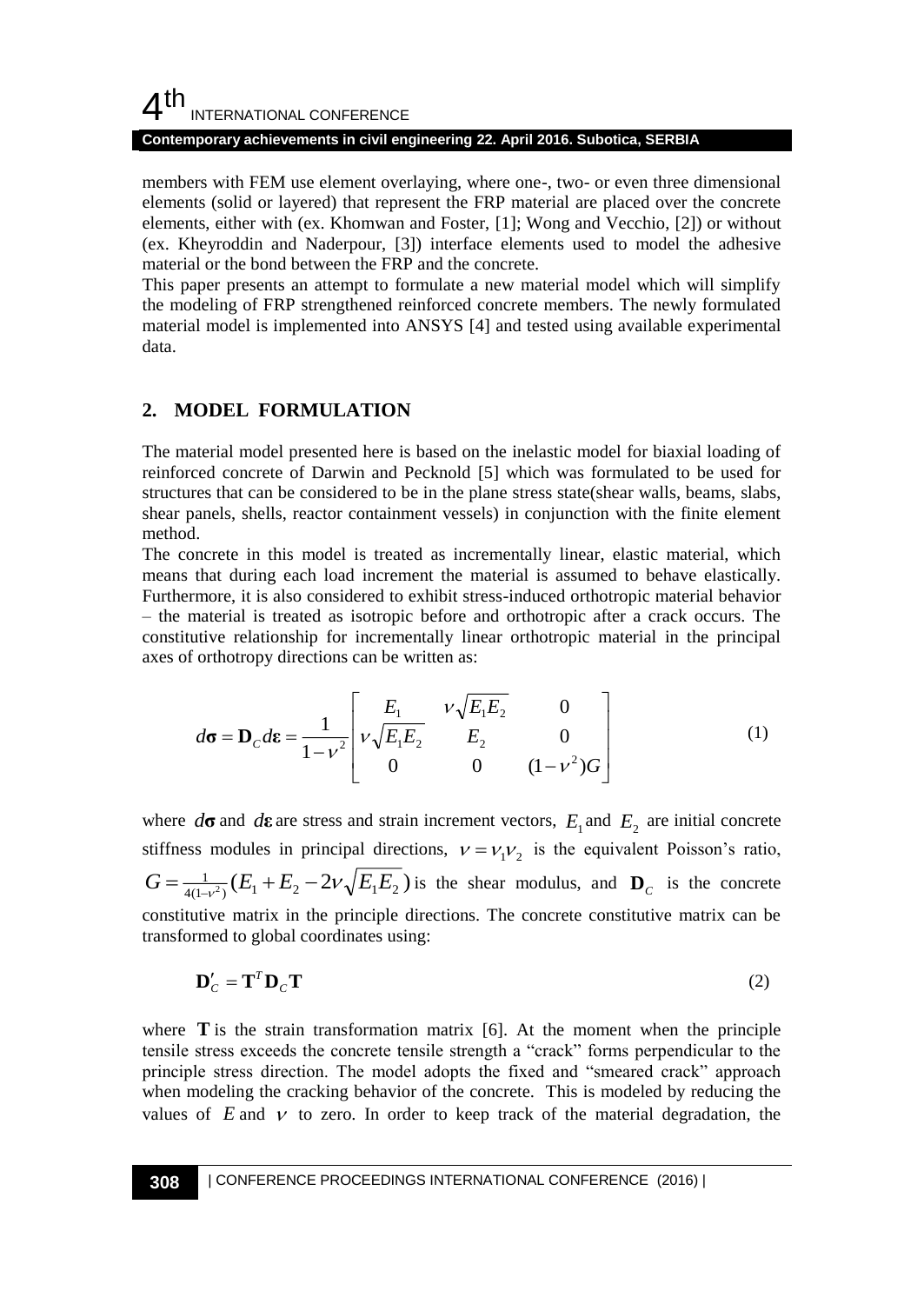# 4. МЕЂУНАРОДНА КОНФЕРЕНЦИЈА **Савремена достигнућа у грађевинарству 22. април 2016. Суботица, СРБИЈА**

concept of "equivalent uniaxial strain" is used. It allows derivation of the actual biaxial stress-strain curves from uniaxial curves. The monotonic loading uniaxial stress-strain curves of concrete in compression are modeled using [7]:

$$
\sigma_i = \frac{\varepsilon_{ui} \cdot E_0}{1 + \left(\frac{E_0}{E_s} - 2\right) \frac{\varepsilon_{ui}}{\varepsilon_{ci}} + \left(\frac{\varepsilon_{ui}}{\varepsilon_{ci}}\right)^2}
$$
(3)

where  $E_0$  is the tangent modulus of elasticity at zero stress,  $E_s$  is the secant modulus at the point of maximum compressive stress  $\sigma_{ci}$ , and  $\varepsilon_{ci}$  is the equivalent uniaxial strain at the maximum compressive stress. The value for the maximum compressive stress  $\sigma_{ci}$ , is determined using the biaxial strength envelope suggested by Kupfer and Gerstle [8]. Two different approaches in modeling of the reinforcing steel are generally adopted discrete or distributed. The model presented here considers the reinforcing steel to be distributed, or "smeared", throughout the concrete. A simple, bilinear model with strain hardening is adopted for the stress-strain behavior of the steel. The constitutive matrix of the steel defined in the direction of the reinforcing bars is

$$
\mathbf{D}_{s} = p_{s} \begin{bmatrix} E_{\text{Sreet}} & 0 & 0 \\ 0 & 0 & 0 \\ 0 & 0 & 0 \end{bmatrix}
$$
 (4)

with  $E_{Steel}$  the tangent stiffness of the steel and  $p<sub>S</sub>$  the reinforcing ratio. Depending on the stress level in the steel,  $E_{\text{Steel}}$  can be either equal to the initial steel stiffness  $E_{\text{S}}$  or reduced by a strain hardening stiffness ratio  $\delta$ . Before using it in the composite material matrix,  $\mathbf{D}_s$  is transformed to the global coordinates using the strain transformation matrix **T** as in Eq.(2).

The influence of the FRP strengthening is accounted for in the same fashion as the reinforcing steel. The material is treated as distributed, or "smeared" throughout the concrete. Its material behavior is assumed to be elastic-brittle, having abrupt failure after reaching its maximal strength (Fig. 1). It is also capable of transmitting only tension stresses. The constitutive matrix of the FRP defined in the direction of the FRP fibers is therefore:

$$
\mathbf{D}_F = p_F \begin{bmatrix} E_F & 0 & 0 \\ 0 & 0 & 0 \\ 0 & 0 & 0 \end{bmatrix}
$$
 (5)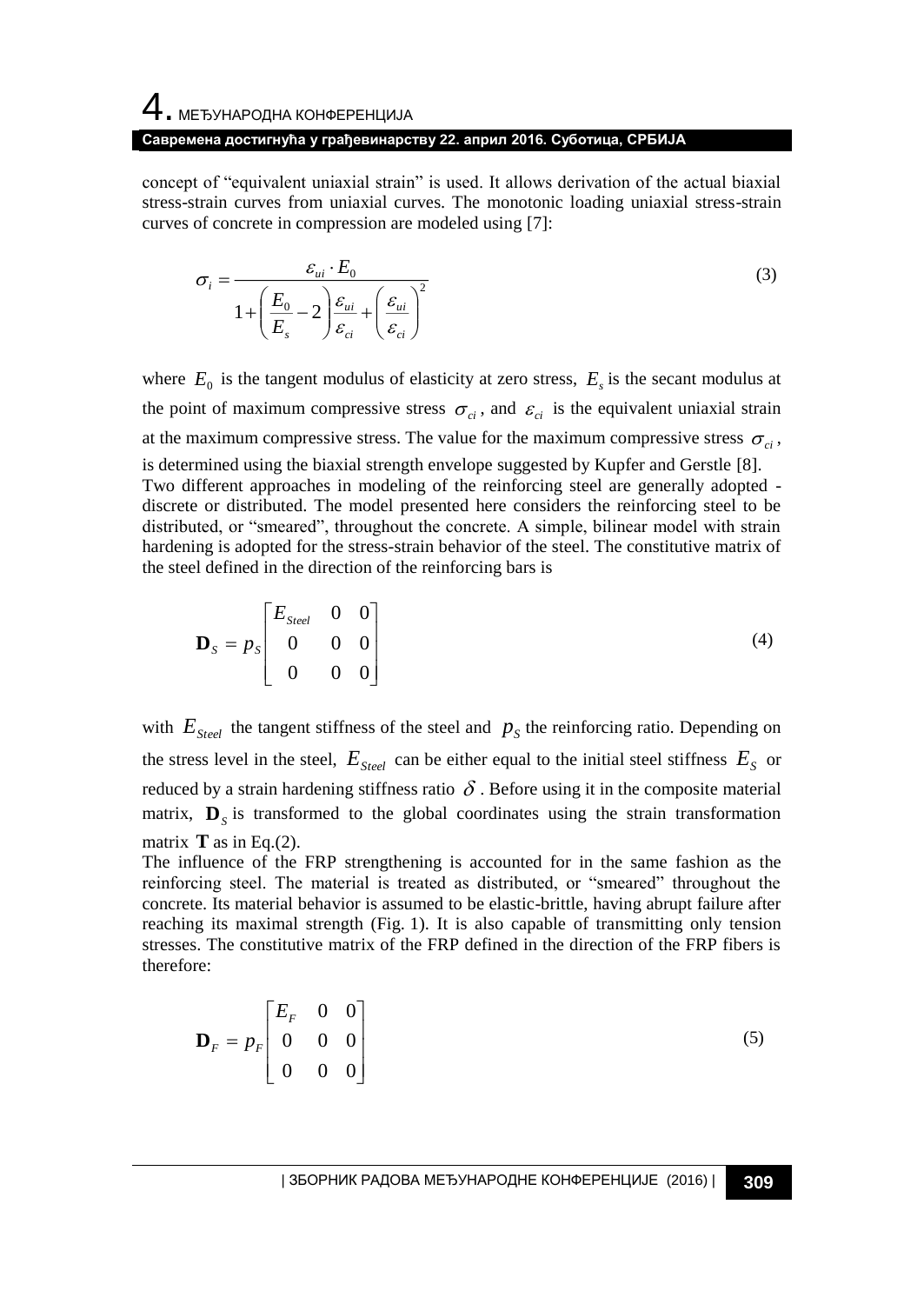#### 4 th INTERNATIONAL CONFERENCE **Contemporary achievements in civil engineering 22. April 2016. Subotica, SERBIA**

with  $E_F$  the tangent stiffness of the FRP and  $p_F$  the "strengthening" ratio. Again, before using it in the composite material matrix  $\mathbf{D}_F$  must also transformed to the global coordinates using the strain transformation matrix  $\mathbf{T}$  as in Eq.(2).



*Figure 1. Stress-Strain Curve of FRP Adopted in the Model*

After defining the constitutive matrices of the constituent materials, the constitutive matrix of the composite material in the global coordinates is obtained by their summation:

$$
\mathbf{D}' = \mathbf{D}'_C + \sum_{i=1}^n \mathbf{D}'_{S,i} + \sum_{i=1}^m \mathbf{D}'_{F,i}
$$
(6)

where  $\mathbf{D}'$ ,  $\mathbf{D}'_C$ ,  $\mathbf{D}'_S$  and  $\mathbf{D}'_F$  are the constitutive matrices if the composite material, concrete, steel and FRP in global coordinates, respectively,  $n$  is the number of different reinforcing steels and  $m$  is the number of different FRPs used for strengthening.

### **3. VERIFICATION**

The proposed model was implemented into the general purpose finite element program ANSYS, using the supplied usermat.f Fortran subroutine. This program implementation was used to verify the previously described model by comparing its results to experimental data available in the literature. Here, the results of the numerical model and its ANSYS implementation are compared to the results of the experimental tests carried out by Garden and Hollaway [9].

Garden and Hollaway performed four-point bending test on a 1 m long RC beams strengthened with CFRP. The CFRP plates with a thickness of 0.82 mm were attached to the soffit of the beam. The beam with designation  $3<sub>U,1.0m</sub>$  was analyzed here (Fig.2). Three different section or parts of the beam (top, bottom and middle) were defined in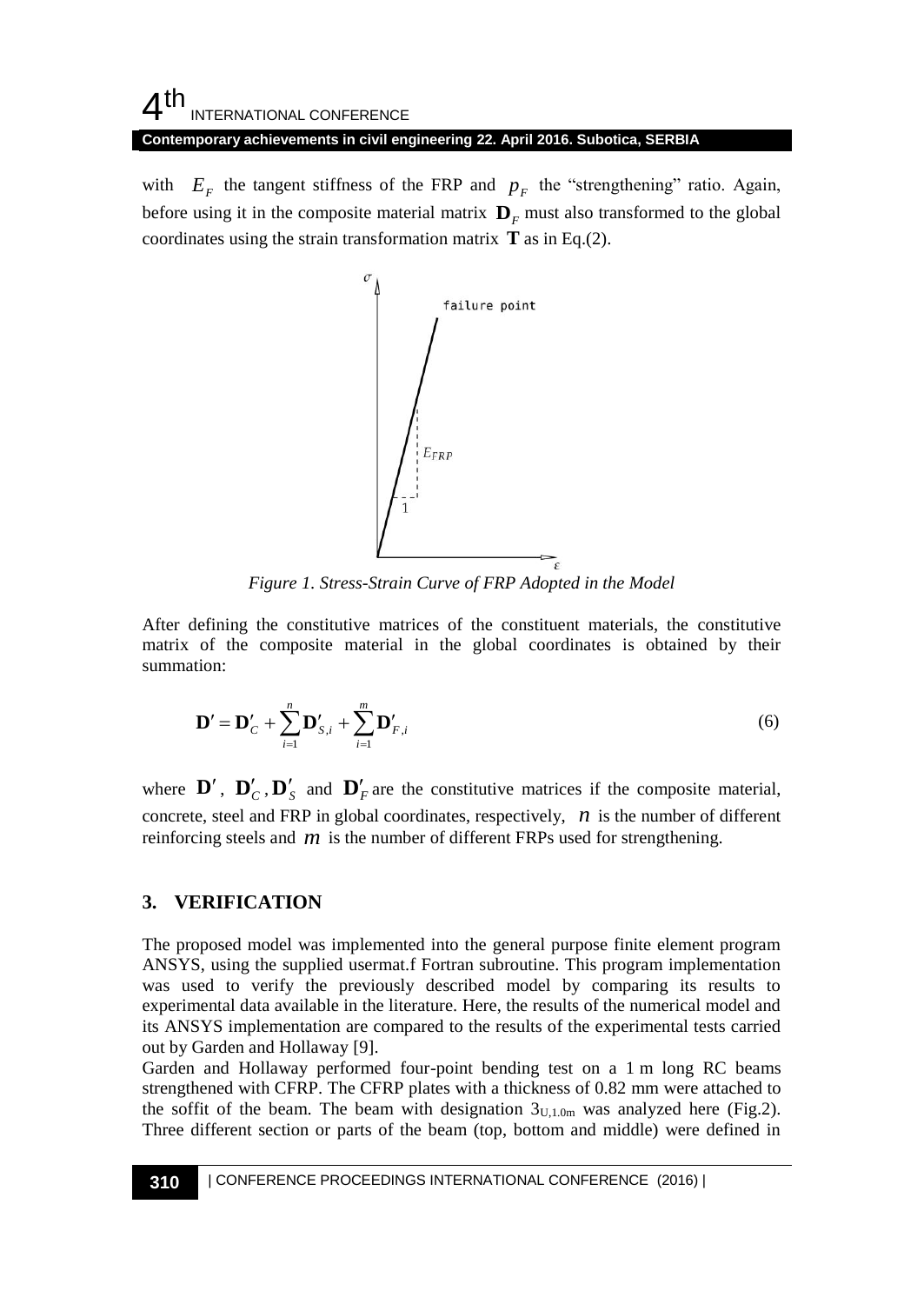# $\,4\,$ . Међународна конференција **Савремена достигнућа у грађевинарству 22. април 2016. Суботица, СРБИЈА**

order to accommodate the steel reinforcement and FRP strengthening placement in the actual beam cross-section (Fig 3). Only half of the beam was modeled making use of the beam and load symmetry.



*Figure 2. Test specimen 3U,1.0m*

The concrete was modeled using: uniaxial compressive strength of 43 MPA, uniaxial tensile strength of 3 MPa, initial modulus of elasticity of 40 GPa, strain at the peak stress for the real uniaxial curve of -0.33% and Poisson ratio of 0.2. This concrete material properties were applied to all of the finite elements. The Steel was model using: yield strength of 350 MPa, modulus of elasticity of 215 GPA, and strain hardening stiffness ratio of 0. The reinforcement ration was 1.7% for the stirrups (applied to all of the finite elements) and 2.7% for the longitudinal reinforcement (applied only to finite elements of the top and bottom part of the beam – colored as green and orange in Fig.3).



*Figure 3. FEM model of the test specimen 3U,1.0m, utilizing the model and load symmetry*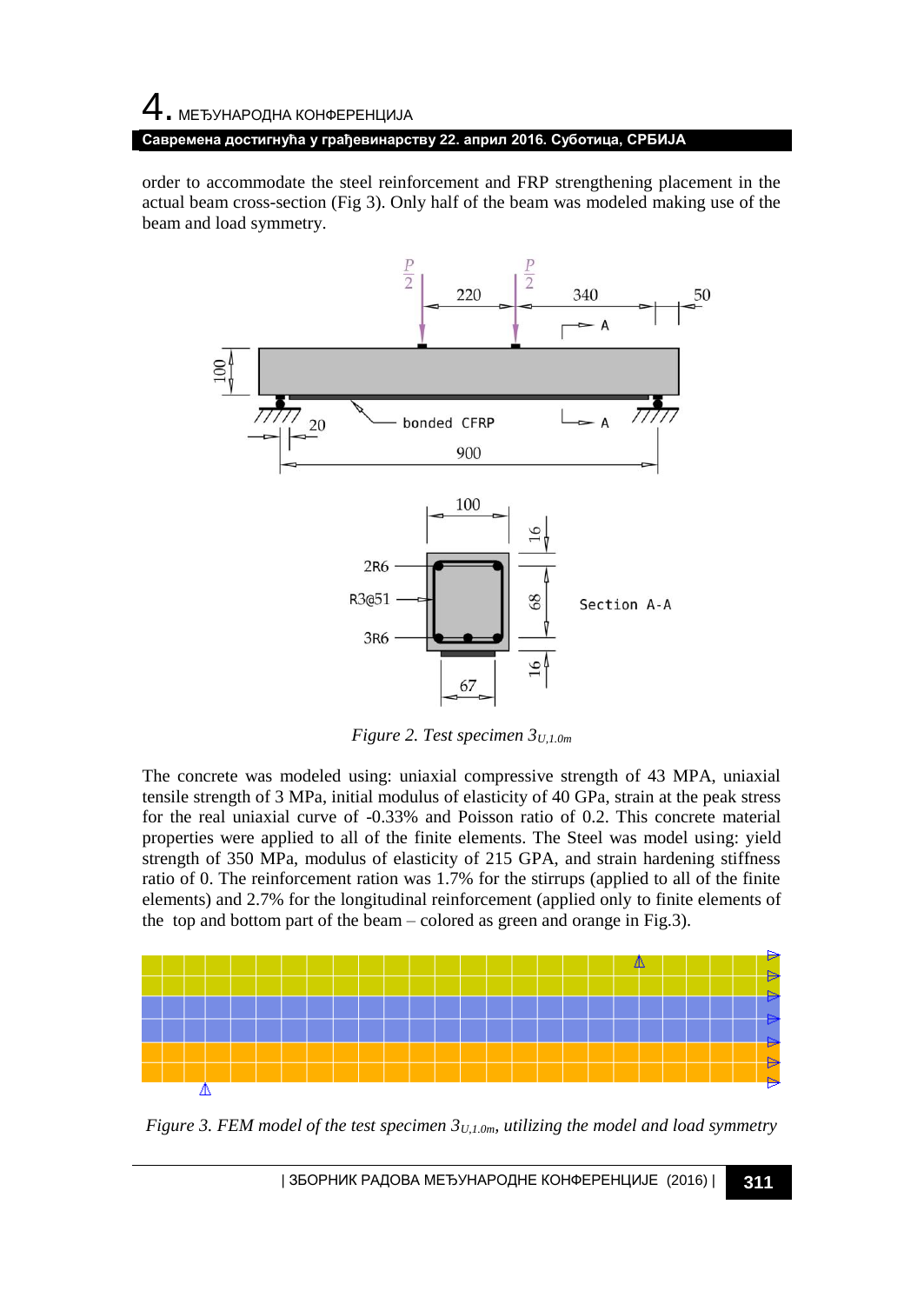

*Figure 4. Load versus mid-span deflection of the test specimen 3U,1.0m*

The FRP strengthening was modeled using the values of 110 GPa for the modulus of elasticity, 1.2% for the ultimate strain and 1.7% strengthening ratio (applied to the finite elements of the bottom part of the beam – colored orange in Fig.3).

Displacement control analysis was performed by applying a series of vertical displacements at the point where the load was applied in the actual test.

The resulting load-deflection curve is shown in the Fig. 4. The figure shows that, while the beam stiffness in the initial load increments was apparently overestimated, the rest of the curve stays very close to the shape of the experimental curve.

## **4. SUMMARY AND CONCLUSION**

An effort was made to formulate a simple and effective material model that could successfully simulate the behavior of RC members in plane stress, strengthened with externally bonded FRP. The model adopts the basic approaches and techniques of an earlier and widely adopted and used RC model and extends it to include the additional material component. The proposed model is subsequently implemented into the code of the general finite element method program ANSYS as a user material model in order to test its results against the available experimental data.

The result of the analysis of a RC beam strengthened by externally bonded FRP strips on the soffit using the newly formulated model was presented. It was compared with the experimentally obtained data. The presented result leads to a conclusion that the proposed model is able to correctly simulate the behavior of the RC beams strengthened with FRP, subjected to monotonic loading. Its ANSYS implementation facilitates its use in both research as well as in practical purposes.